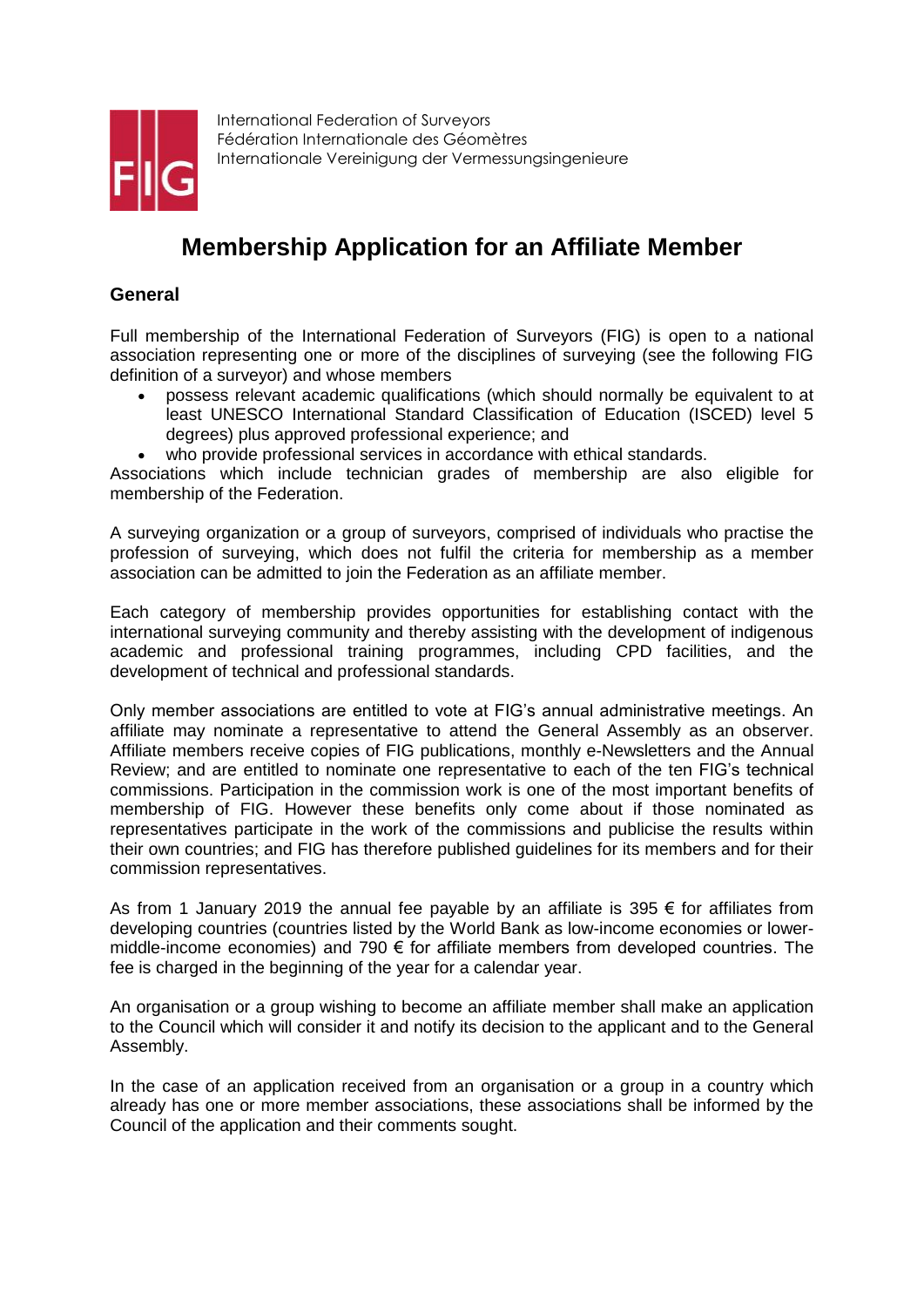The Council approves applications from those wishing to become affiliates. Requests for this type of membership should include a brief description of the organisation or the group including information on its size; the activities undertaken; the surveying disciplines in which the applicant is qualified etc.

## **FIG MEMBERS AND THEIR COMMISSION DELEGATES**

The purpose of these guidelines is to help ensure that the full benefits of FIG membership are passed down to all the individual members of associations or other organisations that are members of the Federation.

To ensure that these individual members are kept fully informed of and input where necessary to the work of FIG and its commissions, FIG recommends that

- FIG members should support, or encourage others to support, the attendance of national commission delegates at annual FIG working weeks (including annual commission delegate meetings and technical symposia) and other symposia organised by the commissions
- FIG members and their national commission delegates should consider establishing networks within their countries to communicate information and obtain feedback
- national commission delegates should be actively involved in commission activities, including responding to questionnaires or correspondence and identifying topics and authors of papers for commission symposia and FIG congresses
- FIG members should seek and encourage funding support to enable national commission delegates to attend FIG activities, including commission meetings

National commission delegates should write at least one annual report for publication in a local newsletter or technical journal or for dissemination by some other means to individual members of their association or organisation.